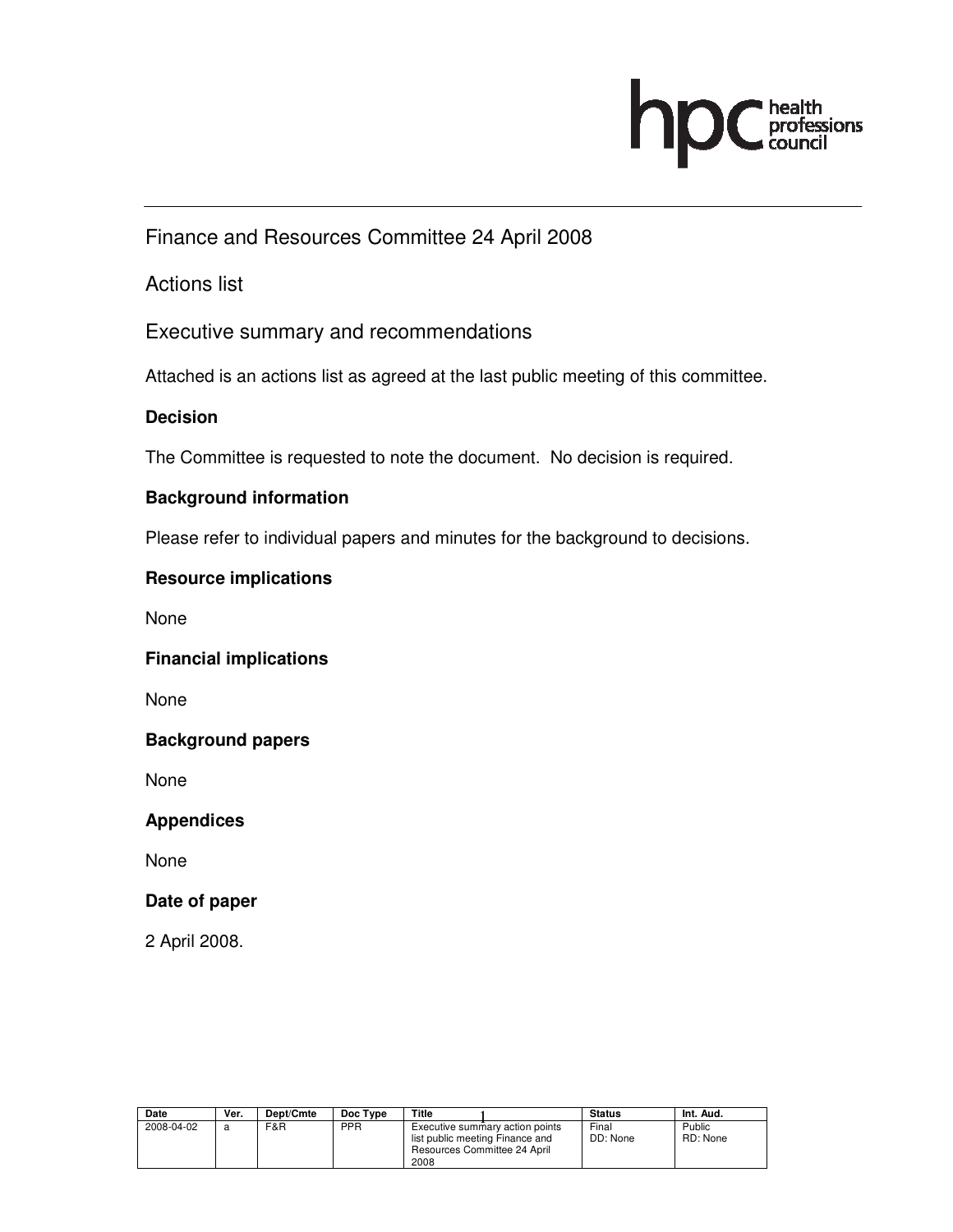## **Action points**

# **Finance and Resources Committee - Public meeting**

#### **19 March 2008**

|                | <b>Action point</b><br>(and location in the<br>minutes)                                                                                                                         | For the<br>attention of | <b>Action by</b>         | <b>Comments</b>                                                                               |
|----------------|---------------------------------------------------------------------------------------------------------------------------------------------------------------------------------|-------------------------|--------------------------|-----------------------------------------------------------------------------------------------|
| $\mathbf{1}$   | Partner manager report:<br>Partner Manager to check<br>statistics on the number of<br>partners who are awaiting<br>training.<br>(8.4)                                           | YH                      | 24 April 2008            | Actioned.<br>See Partner<br>Manager report for<br>meeting on 24<br>April 2008.                |
| $\overline{2}$ | <b>Budget: Future budget</b><br>papers to include<br>management commentary on<br>significant variances in the<br>budget.<br>(11.4)                                              | <b>CM</b>               | February 2009            |                                                                                               |
| 3              | Budget: Subject to amending<br>the assumption on attendees<br>at Council and committee<br>meetings, revised budget to<br>be presented to Council on<br>27 March 2008.<br>(11.6) | $\overline{\text{CM}}$  | <b>27 March 2008</b>     | Actioned. Budget<br>approved by<br>Council on 27<br>March 2008.                               |
| $\overline{4}$ | Fee rise 2009: Subject to<br>outcome of consultation<br>process, proposed rise<br>should take effect from April<br>2009.<br>(12.3)                                              | <b>SL</b>               | Ongoing to April<br>2009 | The consultation<br>period began on<br>14 April 2008 and<br>is due to end on<br>14 July 2008. |
| 5              | <b>Finance and Facilities</b><br>Management workplan:<br>Committee approved the<br>workplan.<br>(13.3)                                                                          | $\overline{\text{SL}}$  | Ongoing to<br>March 2009 |                                                                                               |

| <b>Date</b> | Ver. | Dept/Cmte | Doc Type   | Title                                                                                                      | <b>Status</b>     | Int. Aud.          |
|-------------|------|-----------|------------|------------------------------------------------------------------------------------------------------------|-------------------|--------------------|
| 2008-04-02  |      | F&R       | <b>PPR</b> | Executive summary action points<br>list public meeting Finance and<br>Resources Committee 24 April<br>2008 | Final<br>DD: None | Public<br>RD: None |